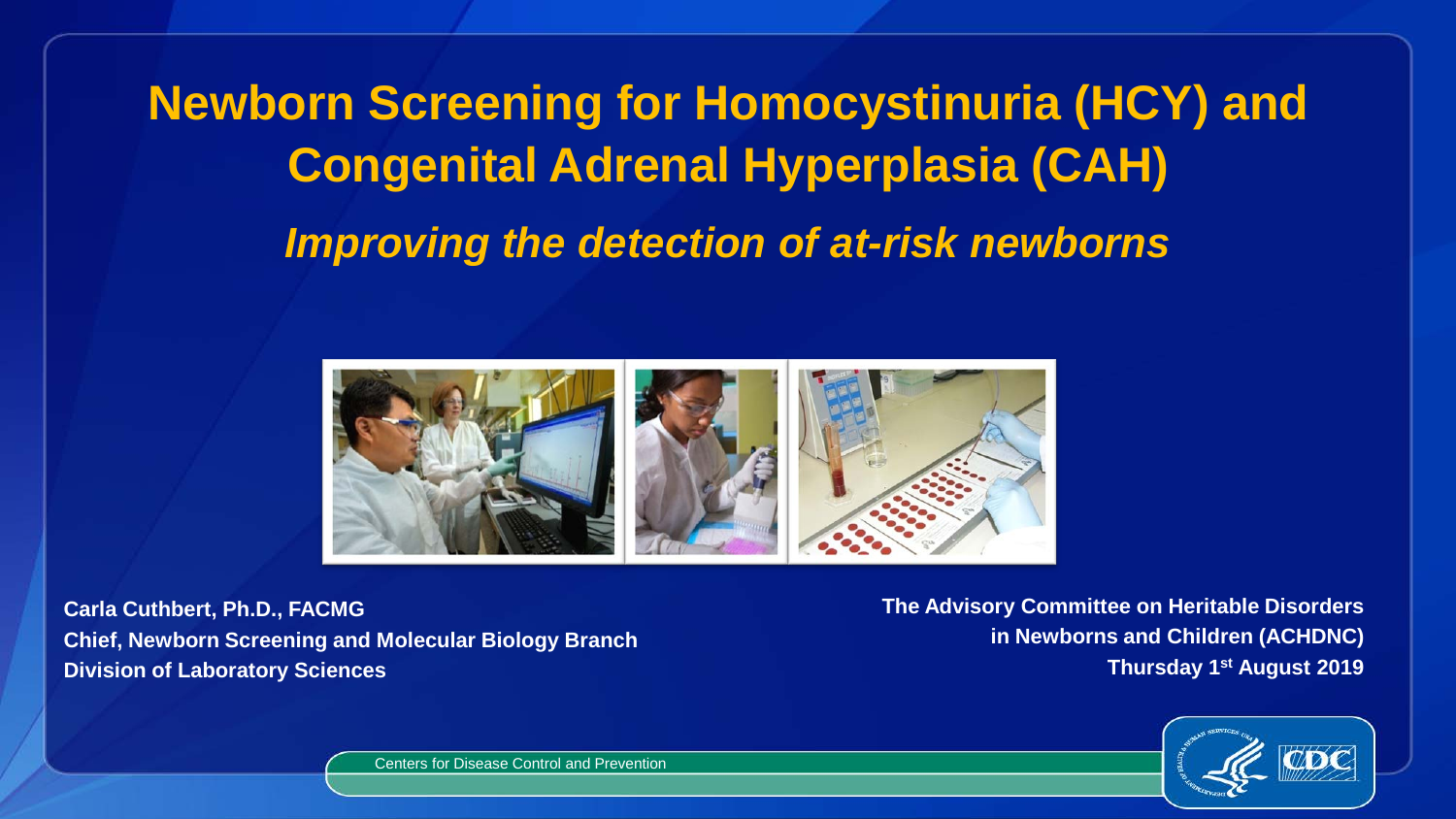### **Today's Presentation:**

Provide a brief overview of ongoing activities at CDC to improve detection of HCY and CAH

□ Not a comprehensive discussion of methodology □ Not a detailed description of ongoing projects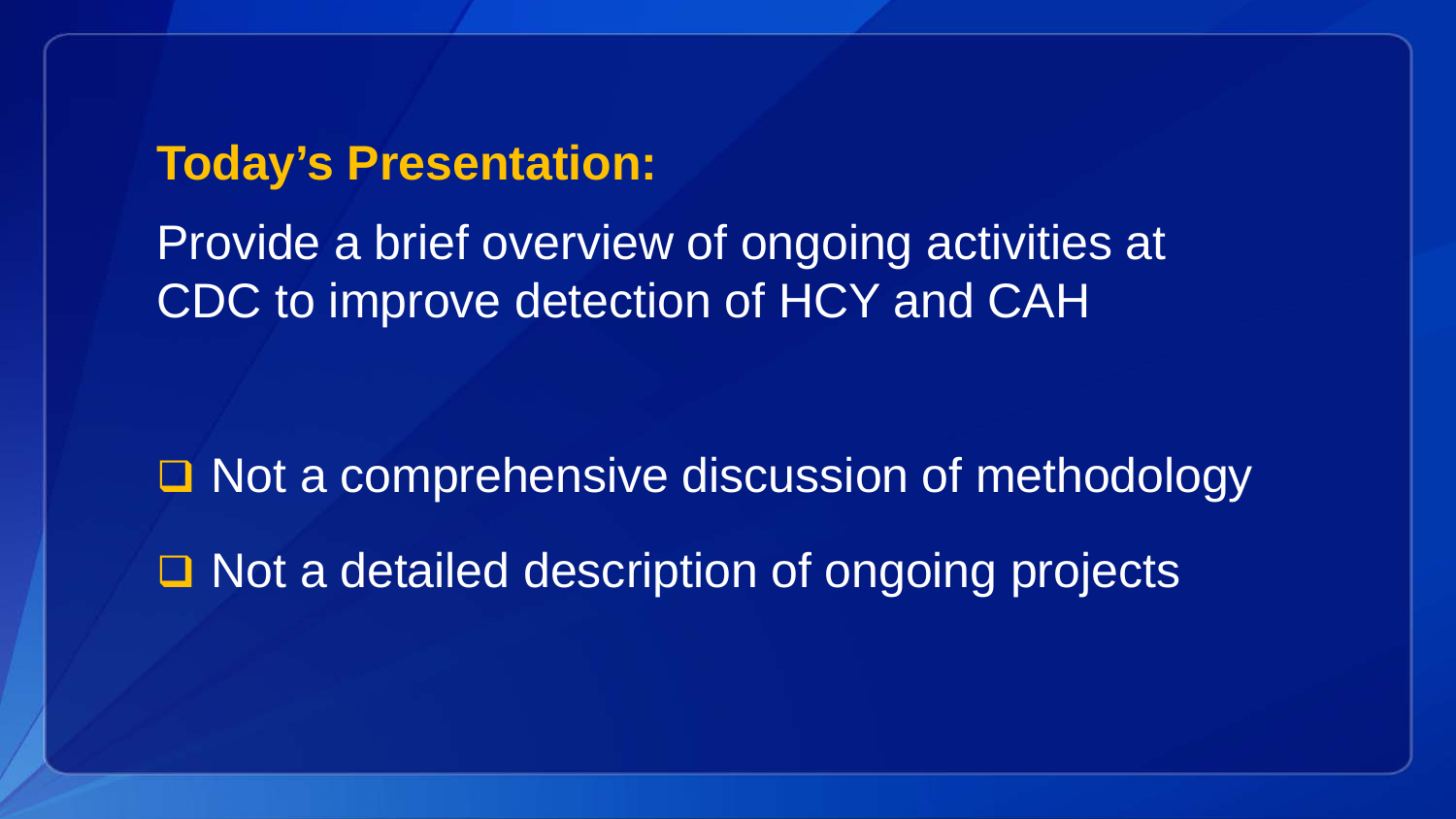### **NSMBB's Role in Supporting State NBS Programs**

■ Method development to detect Newborn Screening conditions

- $\triangleright$  New and anticipated additions to the RUSP
- $\triangleright$  Improvements to detection conditions already on the RUSP
- Create quality assurance materials and expand performance evaluation programs to respond to the changing needs of the NBS Community
- **Provide support for programs to implement screening for anticipated and recently** added conditions on the RUSP
- Build capacity and provide technical assistance to troubleshoot current tests and to assist in the implementation of improved screening methods
- Provide education, training hands on at CDC and on-site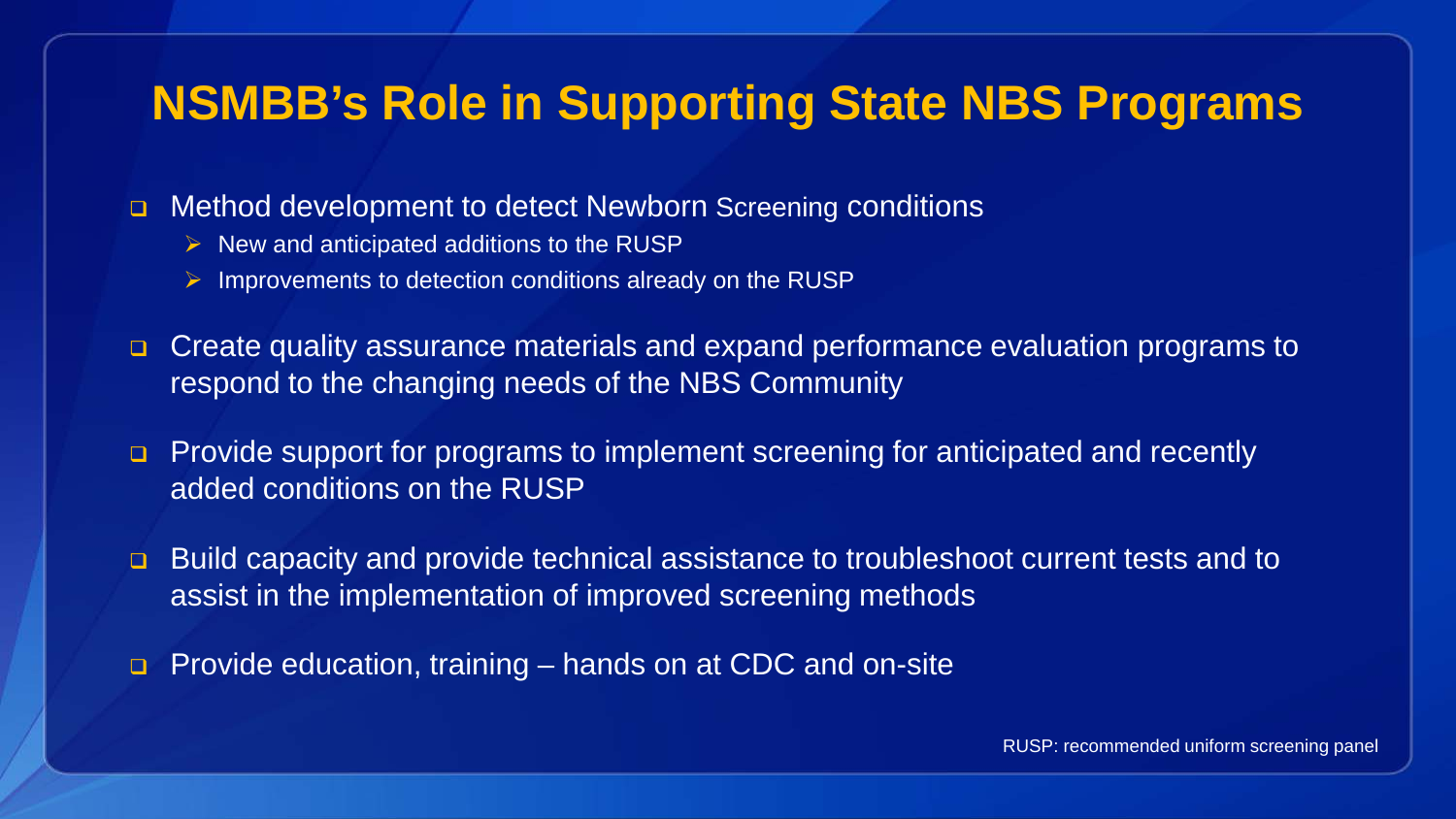### **Homocystinuria: The Basics**

#### **Classical Homocystinuria is due to a deficiency of Cystathionine β-Synthase**

Leads to accumulation of homocysteine

#### **Newborn Screening Biomarker is Methionine**

- **Increase in Homocysteine leads to increase in Methionine**
- **↑** Met also seen in liver disease and hyperalimentation

#### **Clinical presentation:**

- **Life threatening thromboembolism**
- Seizures, developmental delay, skeletal changes

#### **Testing Challenge:**

- **Second tier testing for Homocysteine?** 
	- Include additional biomarkers eg Methylmalonic Acid for Cobalamin defects
- **First tier test for homocysteine?** 
	- Challenging to multiplex with other NBS biomarkers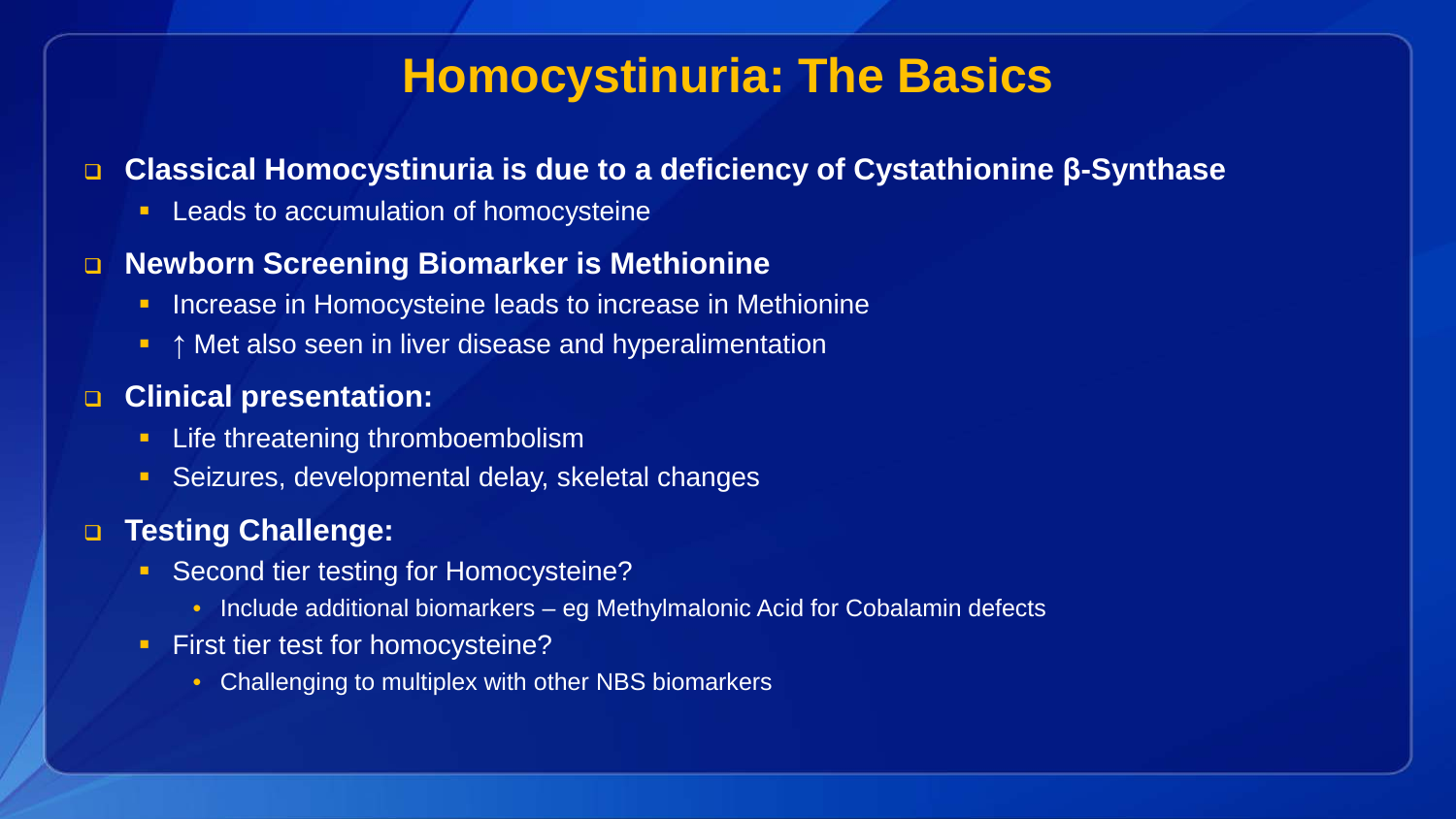## **Background: Public Comments on HCY Screening**

#### **Concerns about Disease Detection for Homocystinuria:**

- **Fifty percent of patients with Classic Homocystinuria are missed**
- **Methionine is used as screening biomarker (not Homocysteine)**
	- **↑ Met also seen in liver disease and hyperalimentation**
- **Cut off Levels for Methionine are set too high**
- **Described the benefit of:** 
	- **Reducing current cut-offs for Methionine**
	- **Second tier test for both Homocysteine and Methylmalonic Acid**
	- **Developing a first-tier test that includes Homocysteine**

Danae Barke, Elizabeth Carter and Margie McGlynn Homocystinuria Network America *A patient advocacy and patient/family support group*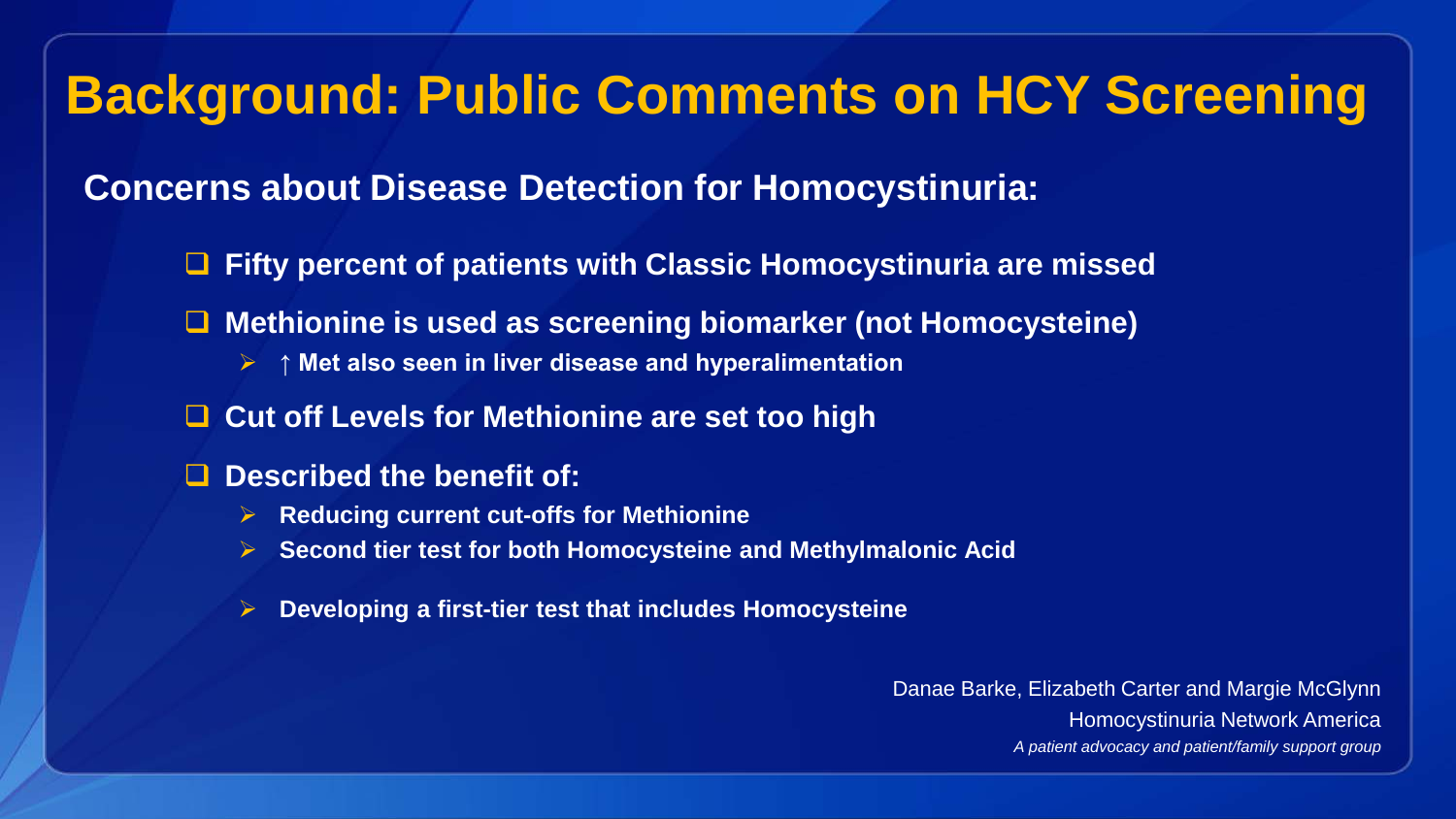### **Congenital Adrenal Hyperplasia – The Basics**

**Most cases of CAH are due to 21-Hydroxylase (21OH) Deficiency** 

#### **Clinical Presentation**

- $\triangleright$  Screening identifies classic, severe, forms
	- Salt Wasting (SW) complete loss of 21OH
	- Simple Virilizing (SV) partial loss of 21OH

#### **Newborn screening biomarker is 17-hydroxy Progesterone (17OHP)**

 $\triangleright$  Testing platform is a fluoroimmunoassay (FIA)

#### **Reasons for 17OHP FIA false positives**

- Stress during delivery (↑ 17OHP)
- Immaturity of adrenal glands (↑ 17OHP)
- $\triangleright$  Lack of FIA specificity with other steroid intermediates

**Current approach: adjust cutoffs and use 2nd tier tests**

**There are still false positives and false negatives with current algorithms**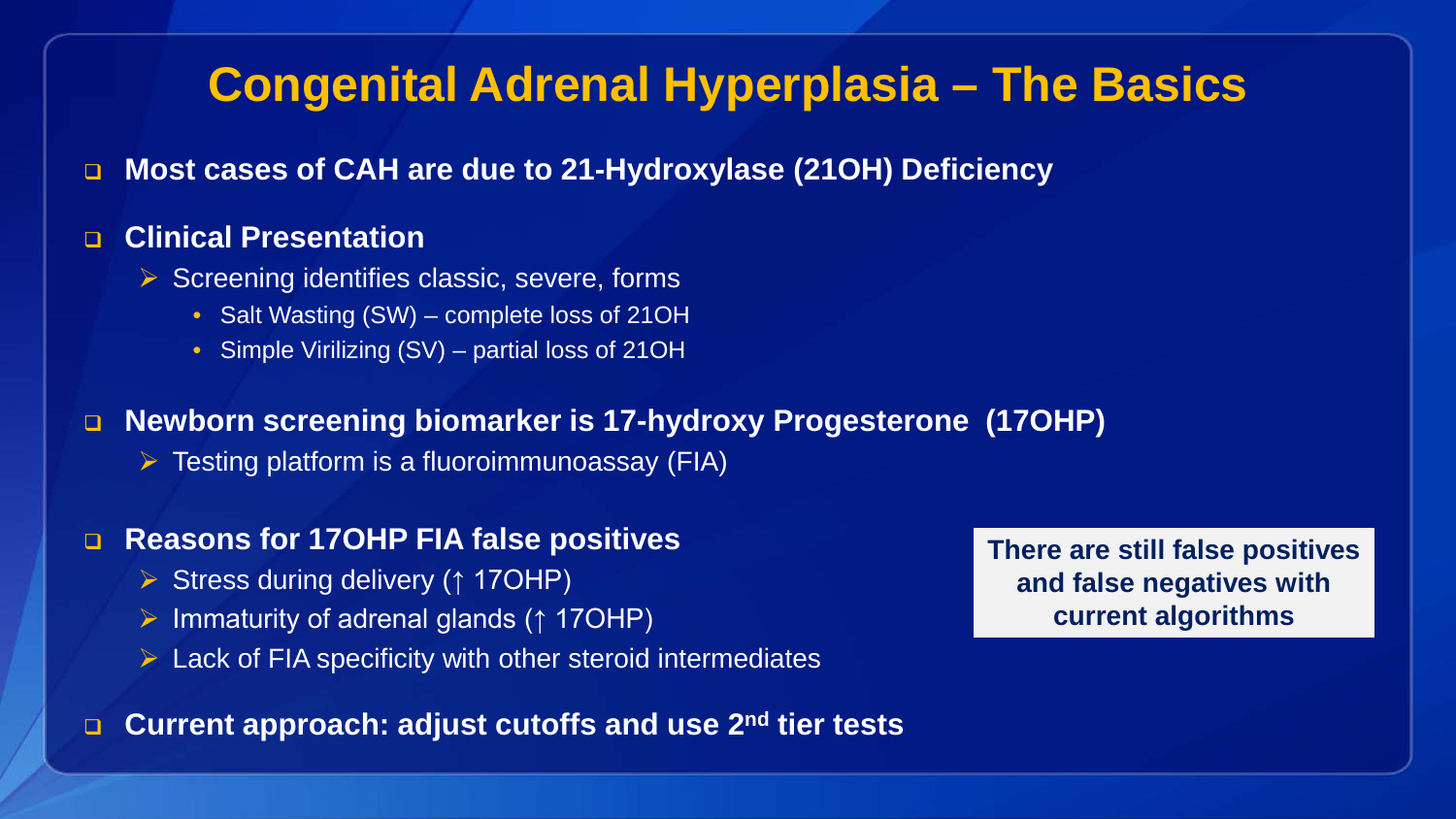### **Background: Public Comments on CAH Screening**

**Concerns about Disease Detection for Congenital Adrenal Hyperplasia:**

- **17 Hydroxyprogesterone (17OHP) is used as screening biomarker**
- **Elevations also seen in newborns with prematurity, low birth weight or critical illness**
- **Endocrine Society: clinical practice guidelines for management of CAH**
- Newborn Screening for CAH
	- **Improved methods?**
	- **Standardization?**

Dr. Emmanuele Delot Disorders of Sex Development Translational Research Network (DSDTRN)

*An NIH-funded national network of clinics and research centers dedicated to improving management of and service to patients with disorders of sex development*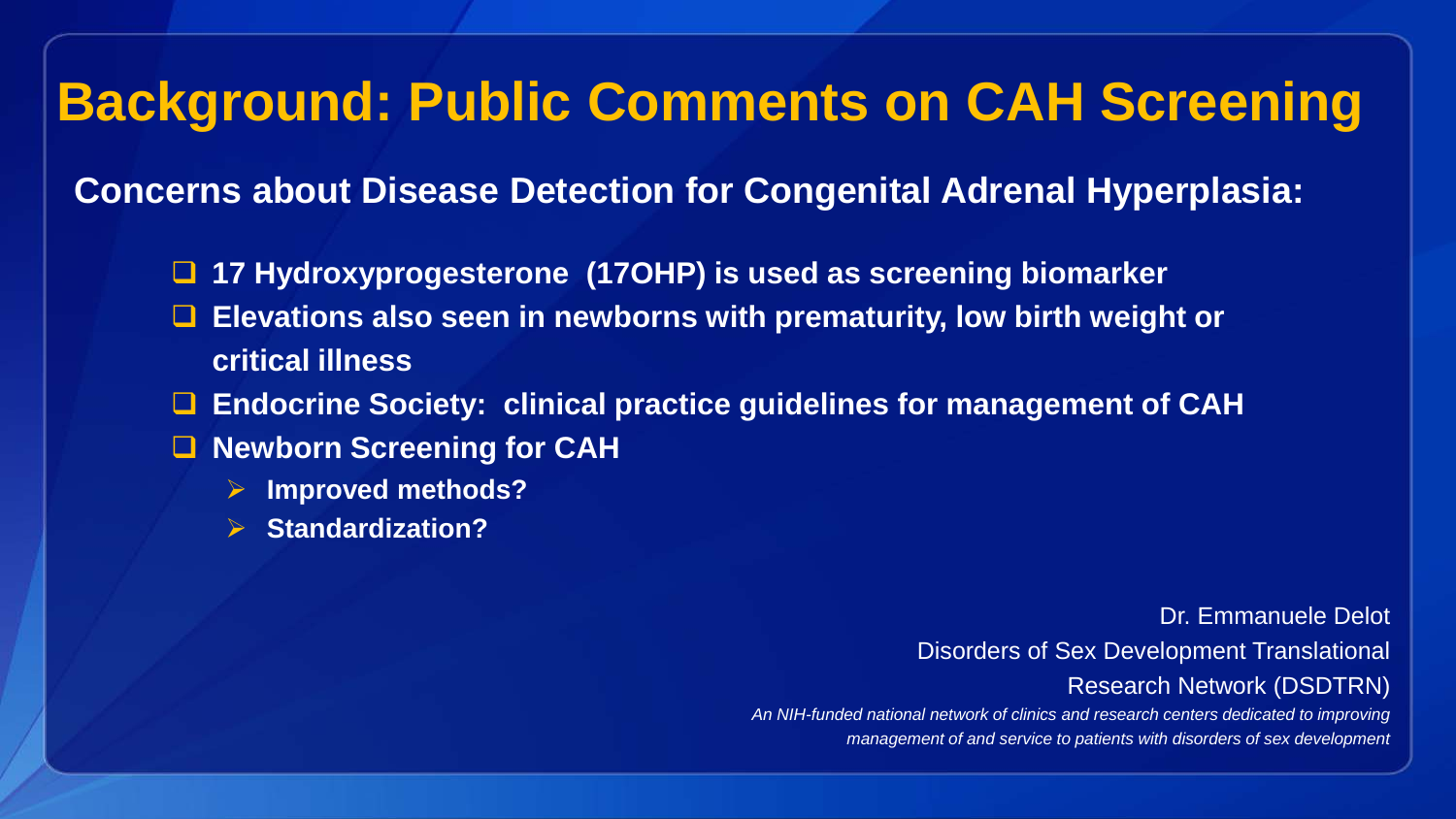# **Biochemical Approaches to Enhance Detection of HCY and CAH in Newborns**

**Overview of 4 Methods in Varying Stages of Development**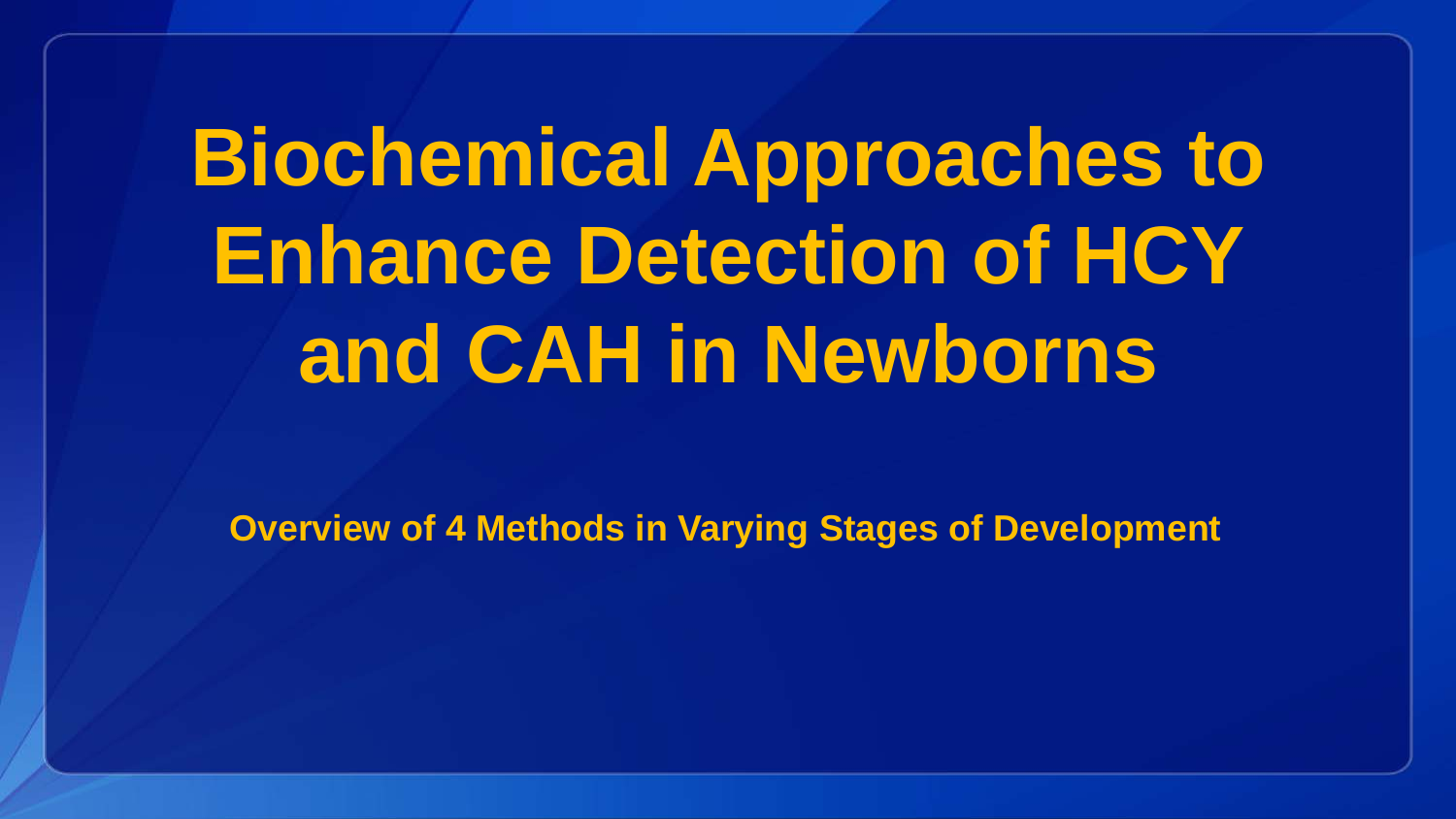

**GAMT Deficiency Analytes: Blue Homocystinuria Analyte: Yellow MSUD Analytes: Maroon MMA/PA Analytes: Green** 

### **Method #1 2nd-tier screening: HCY, MMA, PROP, HCY, GAMT, MSUD**

- **Reversed phase liquid chromatography of several amino acids and organic acids**
- **D** Derivatization to form butyl esters
	- **Like existing amino acid/acylcarnitine assay**

#### **Other conditions:**

- **Separation: C18 column,**
- **Gradient elution, Water:Acetonitrile:Formic acid**

Currently being taught to States during Annual MSMS Course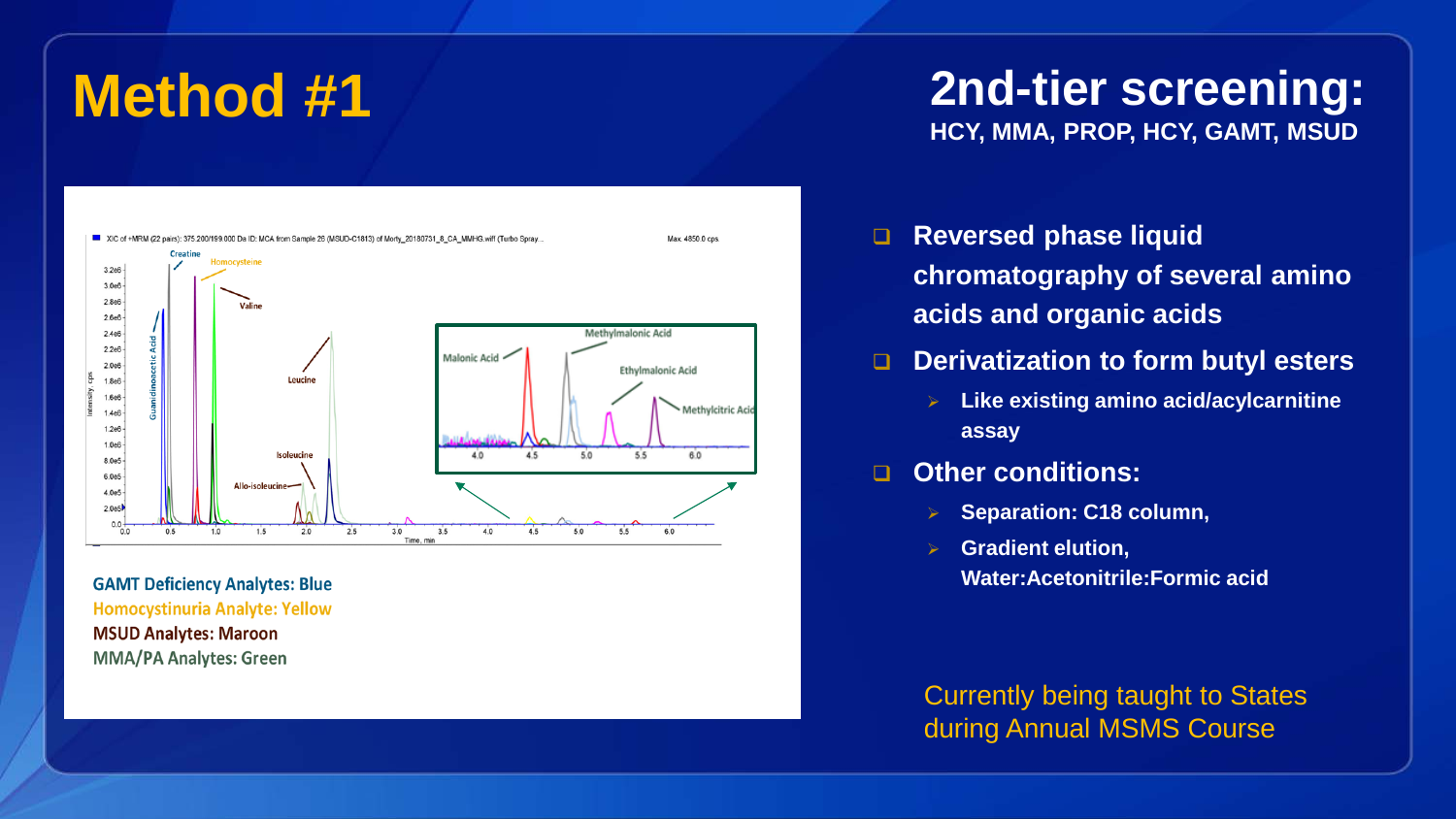

17-OHP: 17 Hydroxyprogesterone 4AD: Androstenedione 11D: 11-Deoxycortisol 21D: 21-Deoxycortisol Cort: Cortisol

### **Method #2 2nd-tier screening:**

**CAH – Steroid Panel**

- **Reversed phase liquid chromatography of steroids**
- **Other conditions:**
	- **Separation: C18 column,**
	- **Gradient elution, Water:Methanol:Formic acid**
- **Only Standards are shown to demonstrate separation**

Will be taught to States during Annual MSMS Course in 2020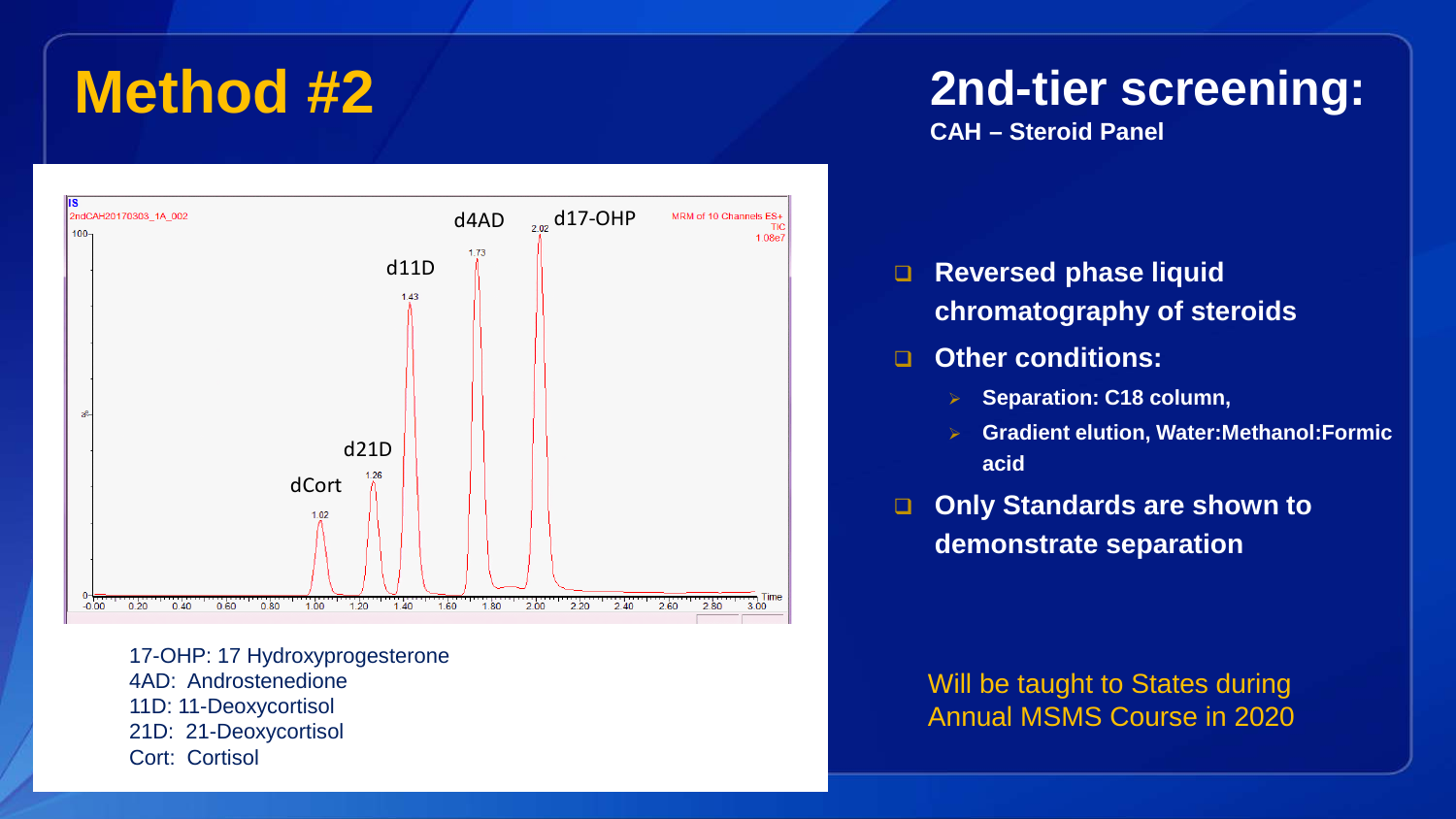

## **Method #3 2nd-tier screening:**

**Universal NBS Panel**

 **Second-tier Biomarkers to detect HCY, MMA, PROP, HCY, GAMT, MSUD, CAH, X-ALD, GA-I, Pompe**

#### **Conditions:**

- $\triangleright$  HILIC-MS/MS of amino acids, acylcarntines, LPCs, organic acids, steroids
	- HILIC: Hydrophilic Interaction Liquid Chromatography
- Gradient elution, Water:Acetonitrile:Additives

#### Still Under Development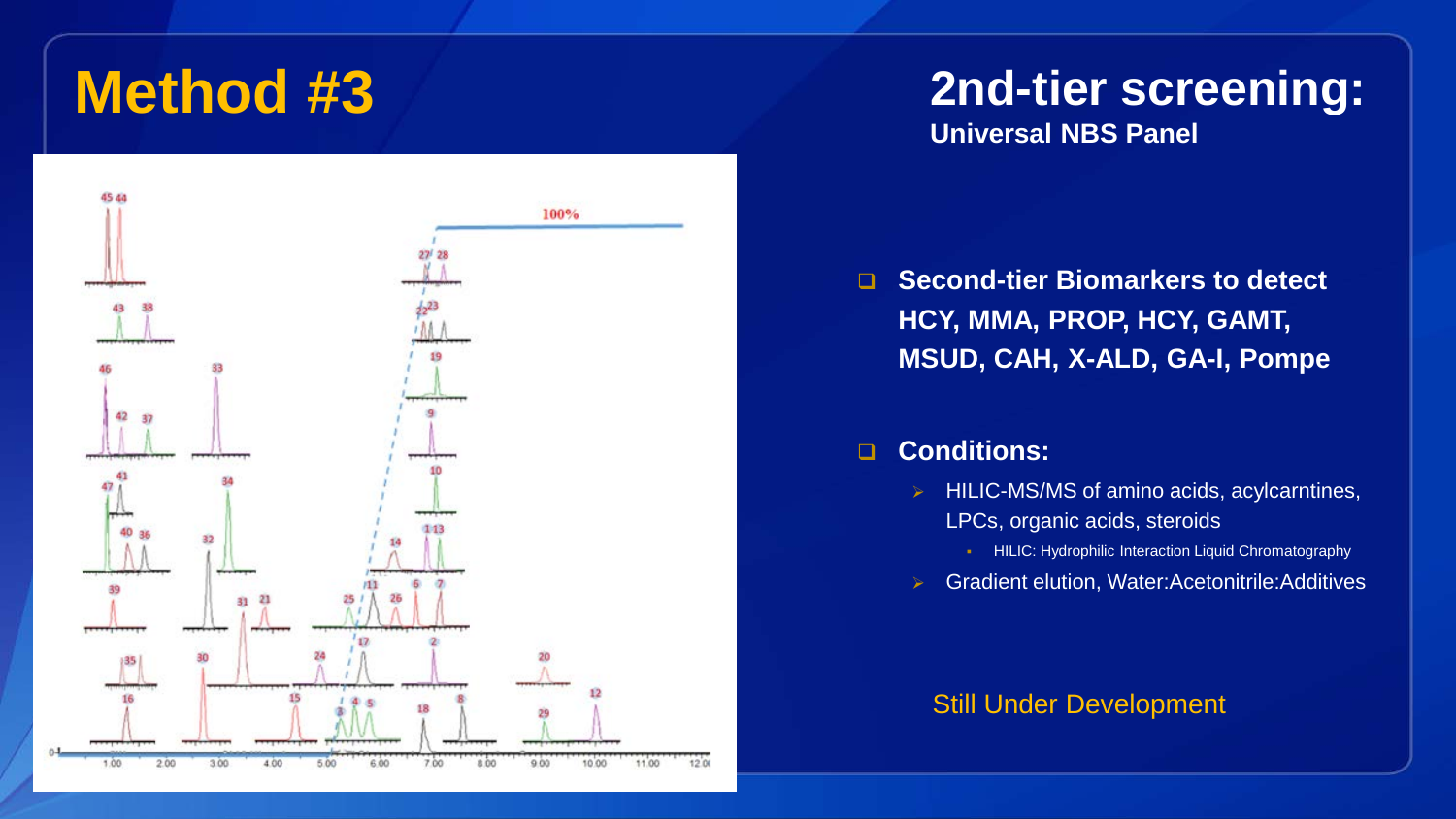

### **Method #4 1st and 2nd tier markers**  *combined screening***:**

- **B** Single platform to detect **simultaneously detect primary and secondary disease biomarkers**
- **Ultra-high throughput on-chip CE-MS** 
	- CE: capillary elecrophoresis

#### **Conditions:**

- **▶ Separation: On-Chip Capillary Electrophoresis**
- Buffer: Water:Acetonitrile:Additives

#### **Features**

**Separates Leucine, isoleucine and Allo-Isoleucine Separates C3DC and C4OH Includes GAMT biomarkers**

#### Still Under Development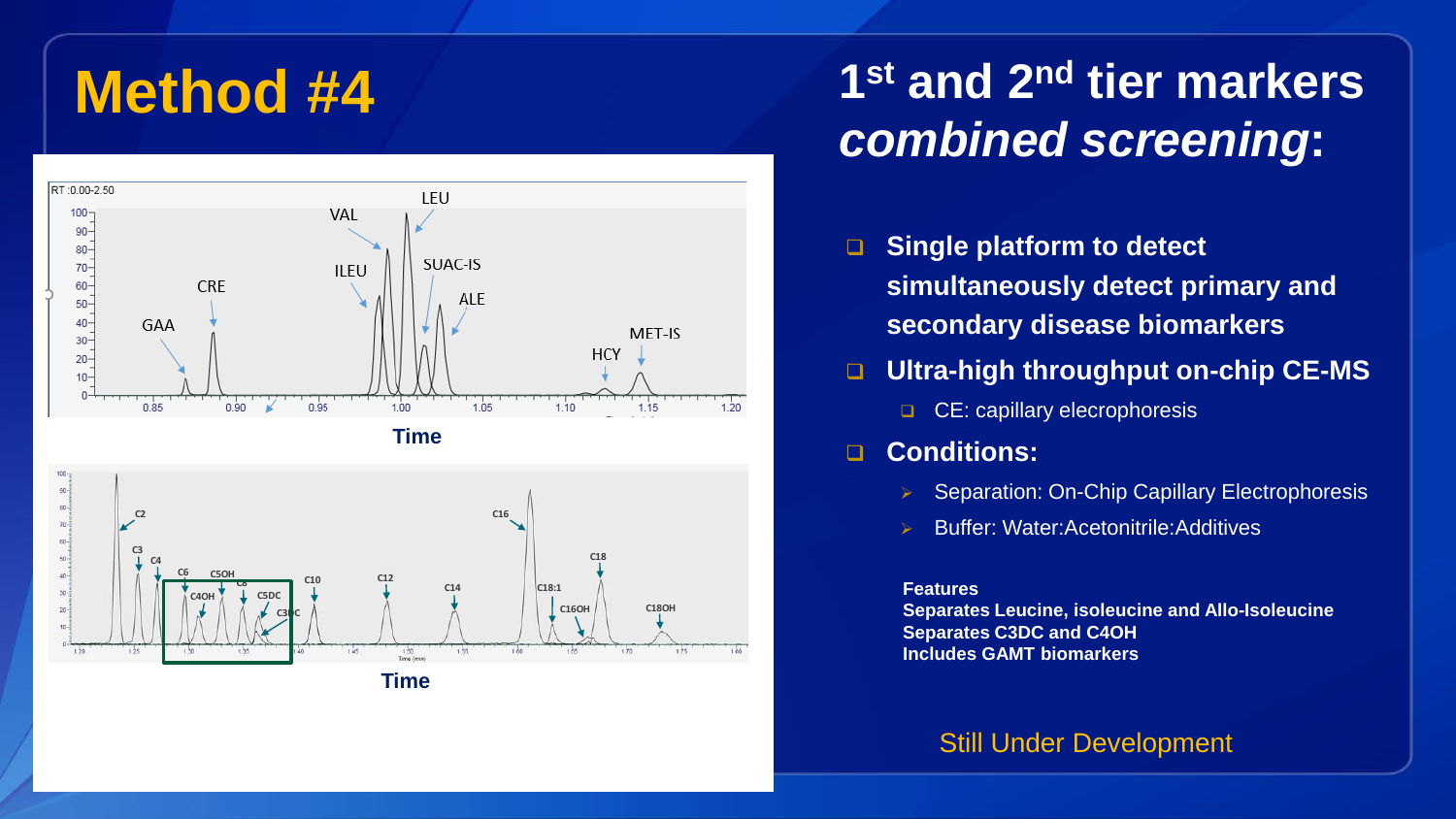## **Training Laboratory Personnel**

#### **At CDC Campus**

- ▶ APHL/CDC co-sponsored training "Newborn Screening by Tandem Mass Spectrometry: A Hands-On Course in Understanding Laboratory Issues and Interpreting Test Results"
- $\geq 10$ -12 public health lab personnel per year
	- o Classroom sessions on second-tier screening
	- o Key biomarkers, biochemical pathways, result interpretation
	- o Hands-on laboratory part on second-tier screening
	- o Sample preparation, LC-MS/MS analysis and result review

#### **As needed in public health labs:**

▶ 1-2 CDC employees spend 3 days training NBS staff on mass spectrometry based second-tier screening approaches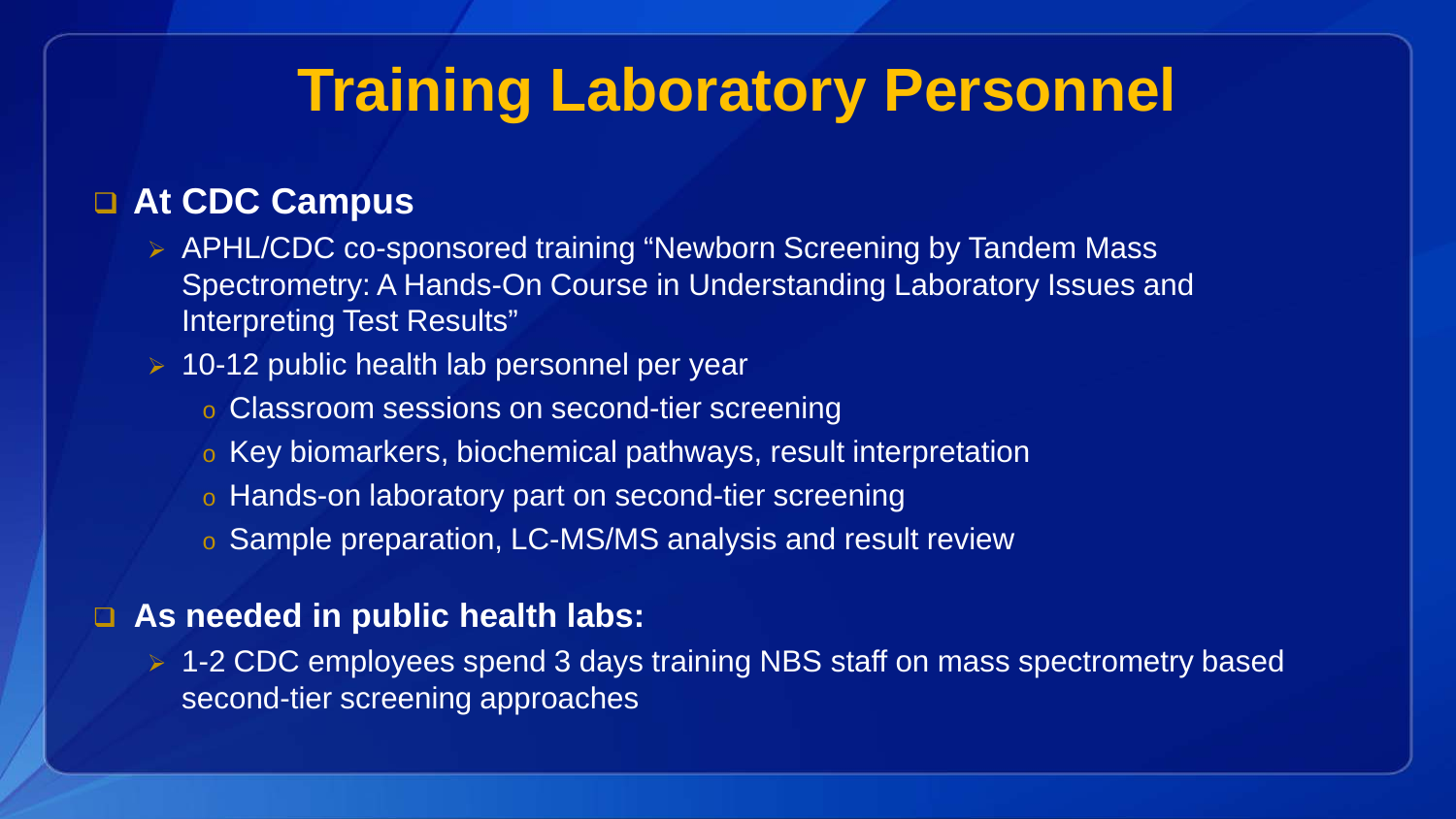**Molecular Approach to Enhance Detection of CAH in Newborns** 

**Brief description of a 3 year study**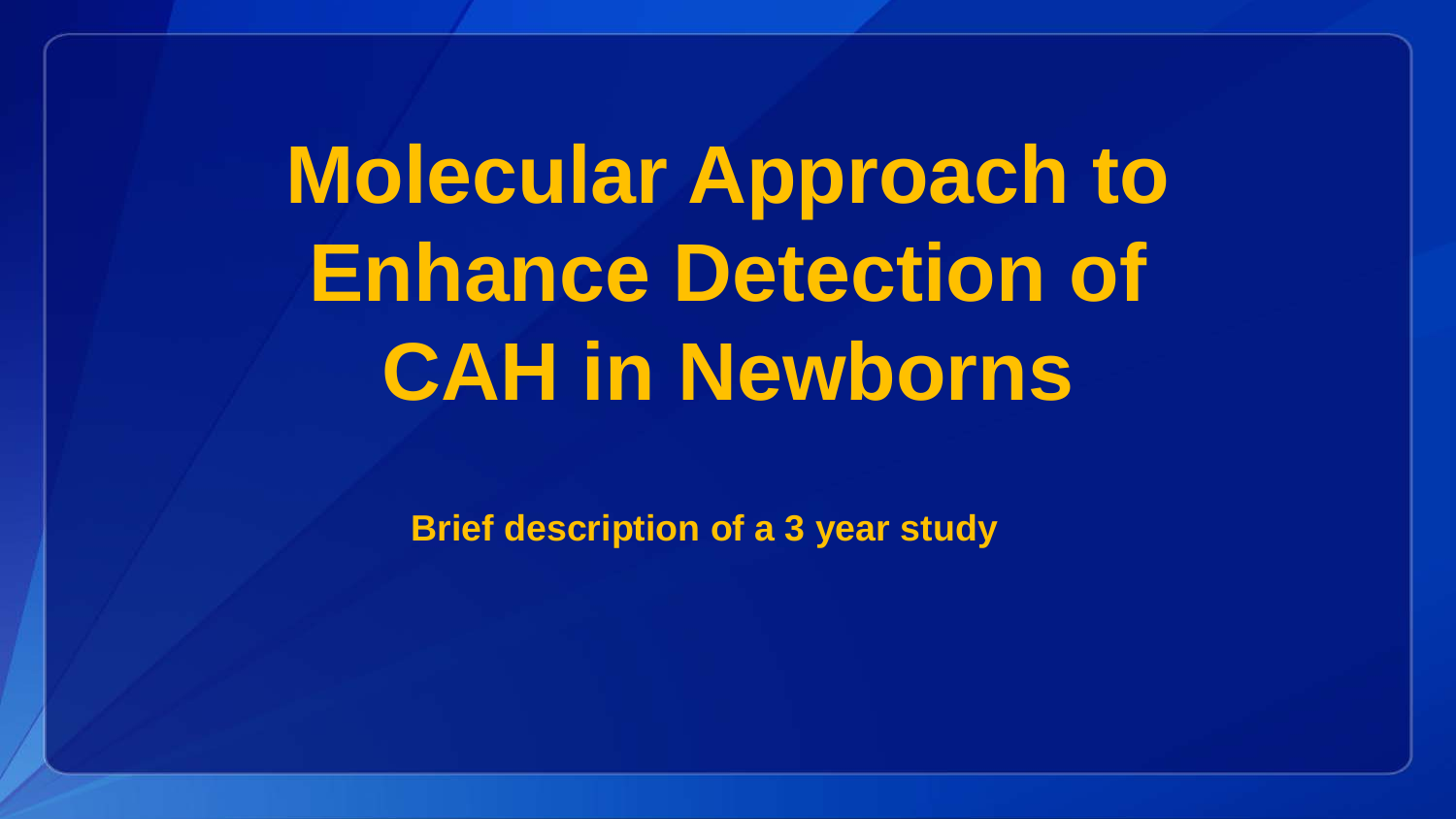### **Transient 17OHP Levels Unrelated to CAH Creates Both False Positive and False Negative NBS Results**

#### **External factors affect 17OHP at birth independent of 21OH activity**

- False Positive ex. Birth stress and infant immaturity (above infant 17OHP)
- **False Negative: maternal steroid treatment or high circulating maternal cortisol** (below infant 17OHP)

#### **CHALLENGE: Need for an alternative NBS test not influenced by:**

- **Timing of sample collection**
- **Prematurity or birth stress**
- **Cross reactivity with other steroids**

*How can we increase sensitivity by lowering 17OHP cutoffs to eliminate false negatives and use a 2<sup>nd</sup>-tier CYP21A2 molecular assay to maintain screening specificity?*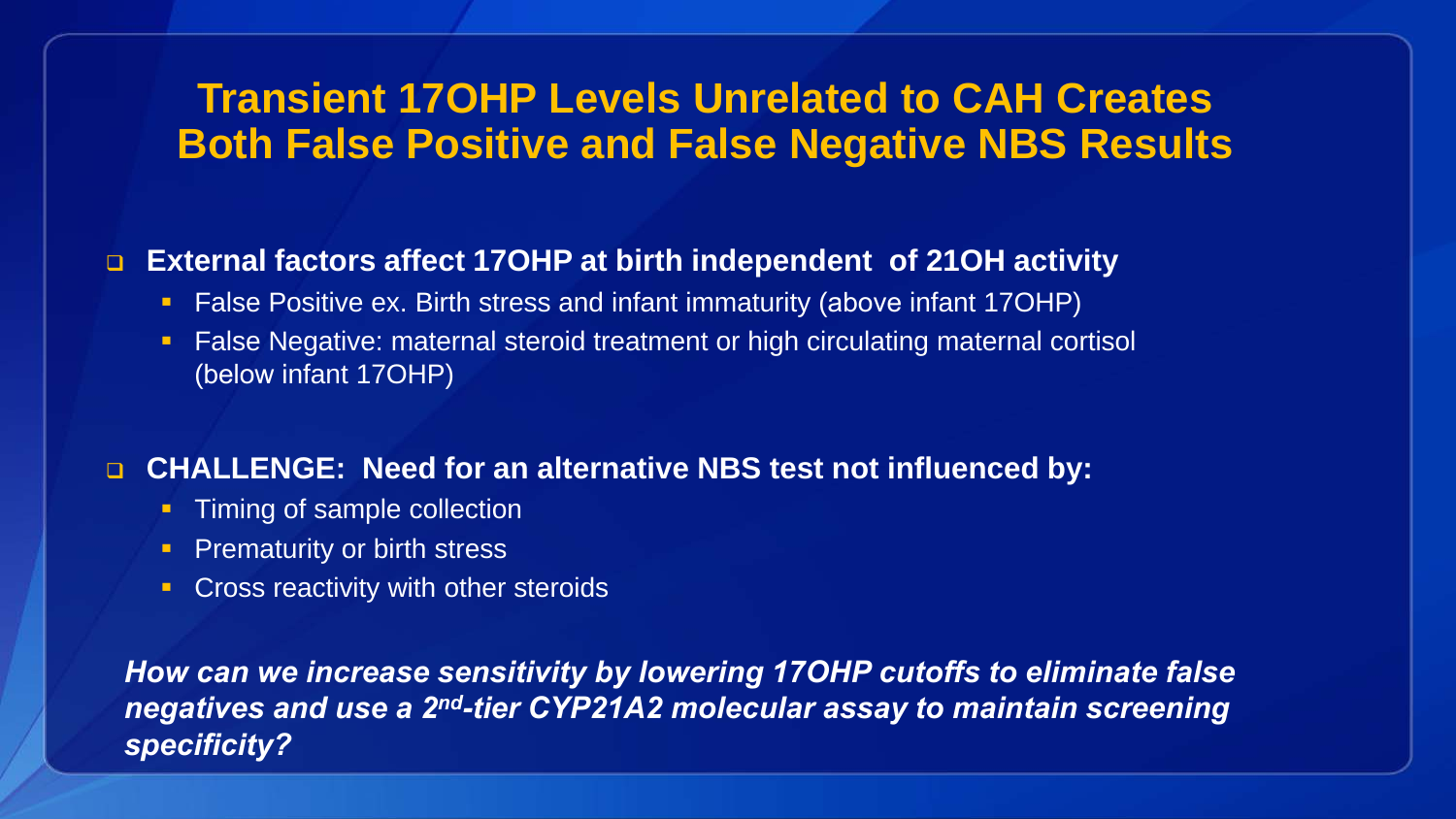### **CAH Molecular Second Tier Screening Study** *3-Year March of Dimes Grant*

 **Grant Title: "Can molecular testing improve newborn screening performance and outcomes for CAH?"**

- **Grant Co-Investigators** 
	- University of Minnesota Principle Investigator
	- Minnesota Department of Health
	- CDC's Newborn Screening and Molecular Biology Branch
- Minnesota CAH Clinical Research Consortium (Patient Sources)
	- University of Minnesota
	- Minnesota Children's Hospital
	- Mayo Clinic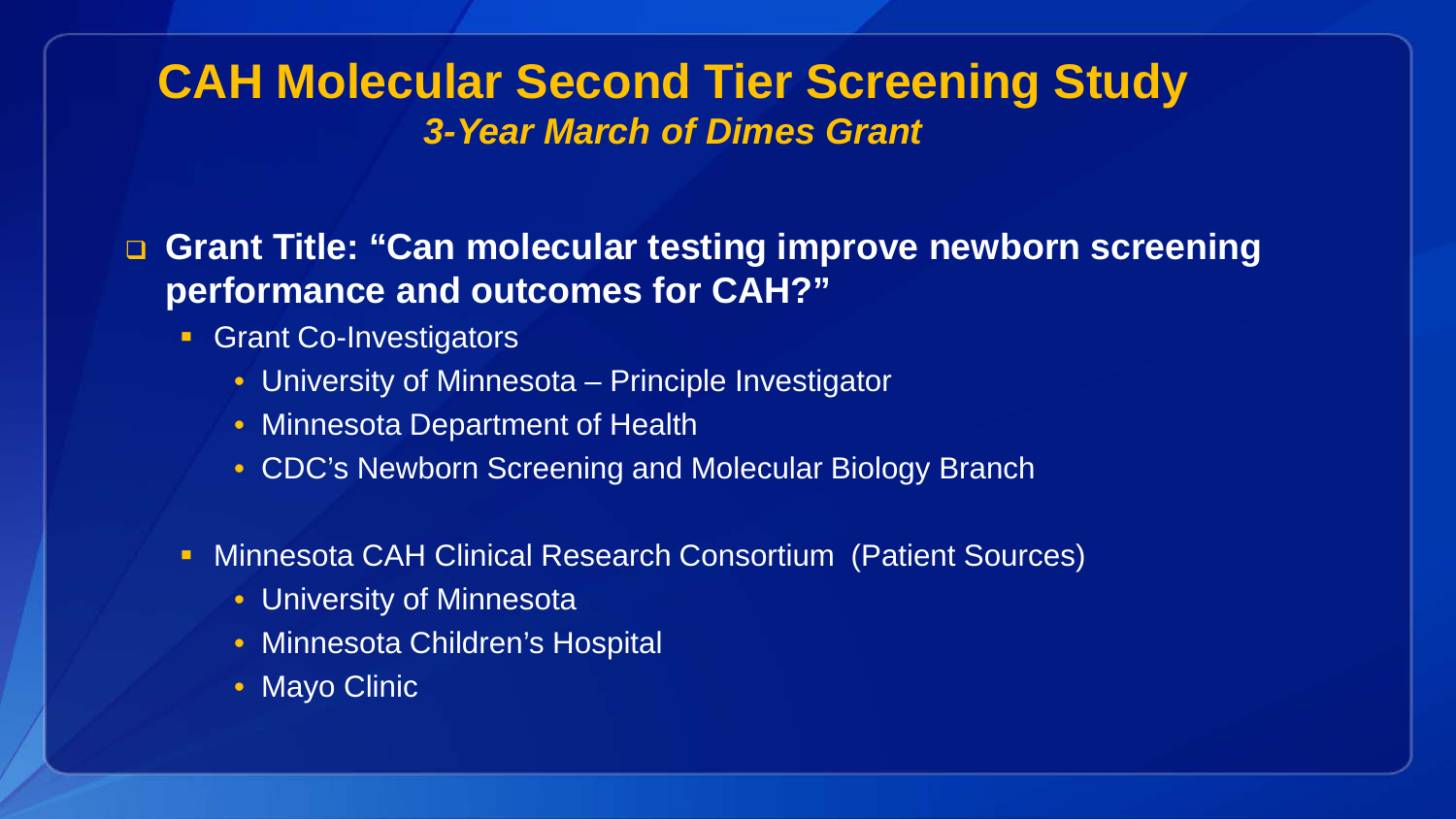### **CAH Molecular Second Tier Screening Study**

### **Define a Minnesota population CYP21A2 gene variant panel – UMN & CDC**

- **Used family samples**
- I Identified a total of 22 CYP21A2 pathogenic variants in addition to the 30kb deletion alleles

 **Develop high-throughput molecular assay for NBS laboratory – CDC • Multiplex Allele-Specific Primer Extension (ASPE) with Luminex xTAG Technology** 

**Pilot test to evaluate molecular method assay – MDH and CDC**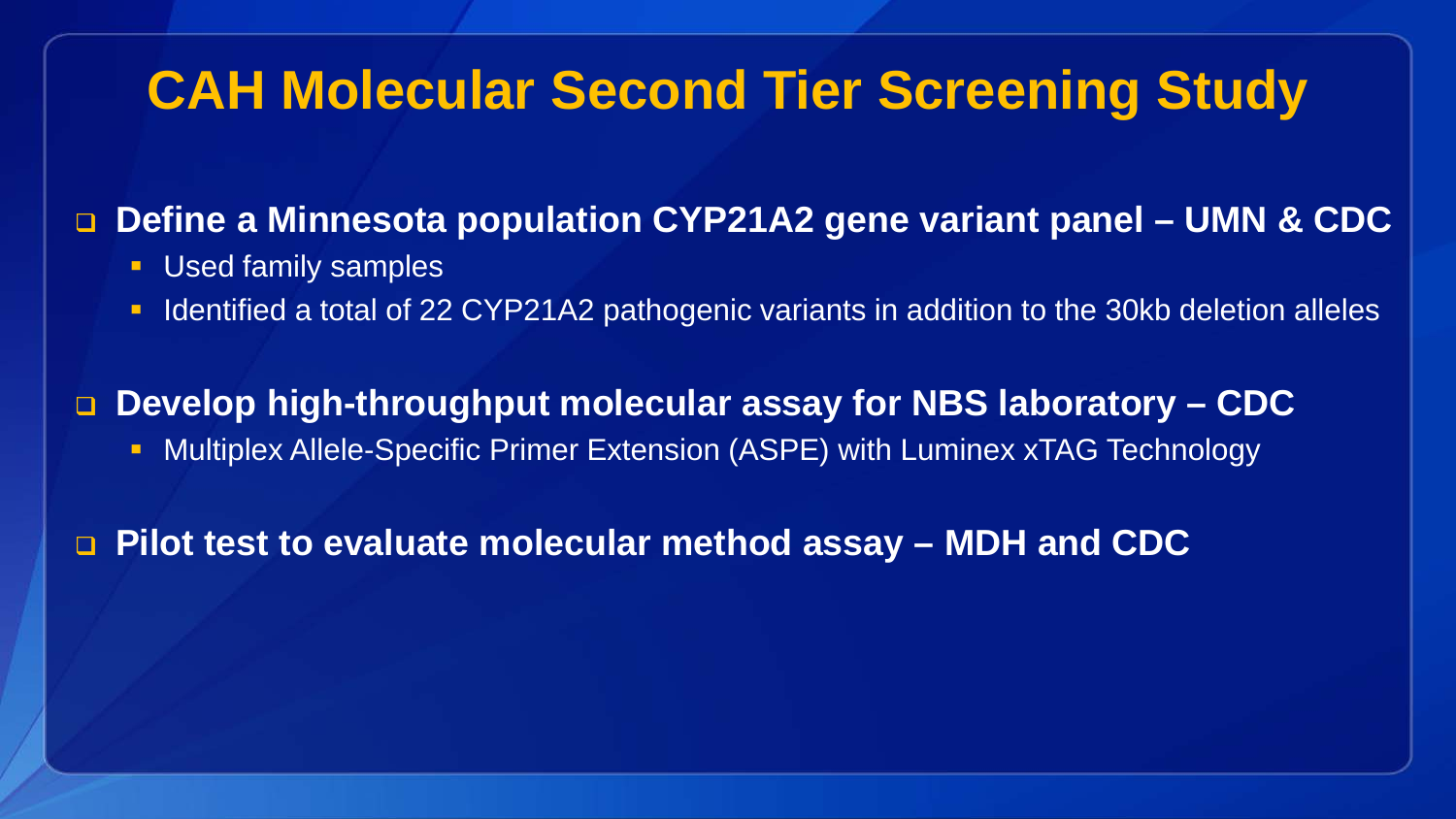### **Assay Transferred to Minnesota Department of Health: One-Year Molecular CAH Retrospective Study**

- **72,000 specimens screened**
- **Identified known true CAH positive**
- **Identified 2 CAH babies missed by current screening algorithm**
	- One missed by primary assay cutoff
	- $\blacksquare$  One missed by 2<sup>nd</sup> tier assay
- **CDC confirmed MN results by DNA sequencing**
- **Correctly identified all deletions and >0.999 of ASPE genotypes**
	- **Probes redesigned for 100%**
	- **Low incidence of severe alleles not on panel**

#### **4092 Retrospective Specimens Run for CAH Molecular Assay 6** Specimens with No Amplification-



\*1 Confirmed Positive and 2 False Negative Specimens Identified

ASPE: Allele-Specific Primer Extension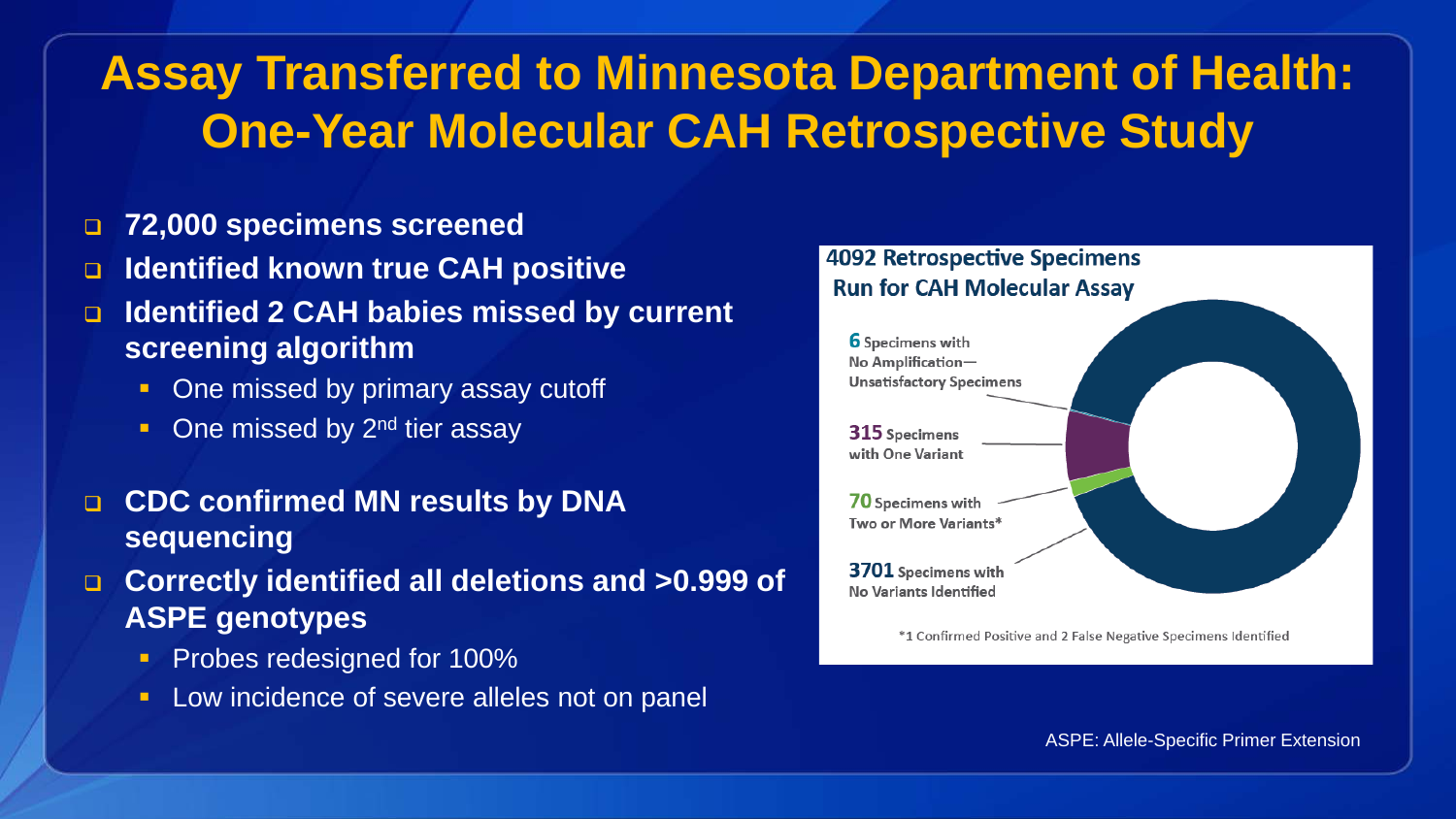## **CAH Molecular Future Directions**

 **Novel State/Federal/Academic collaboration as a model for future NBS molecular test development**

- **E** Establish a comprehensive *CYP21A2* panel for diverse state populations
- **Open-source method allows creation of customized panels**

 **Molecular CAH results will require in-depth reporting infrastructure development**

- Samples with only a single variant potential for high false positive rate
- Common to have multiple *CYP21A2* variants on same chromosome

**DBS phasing assay to eliminate need for family testing**

- **Determine if all variants on the same or separate chromosomes**
- Define common *CYP21A2* haplotypes for assay interpretation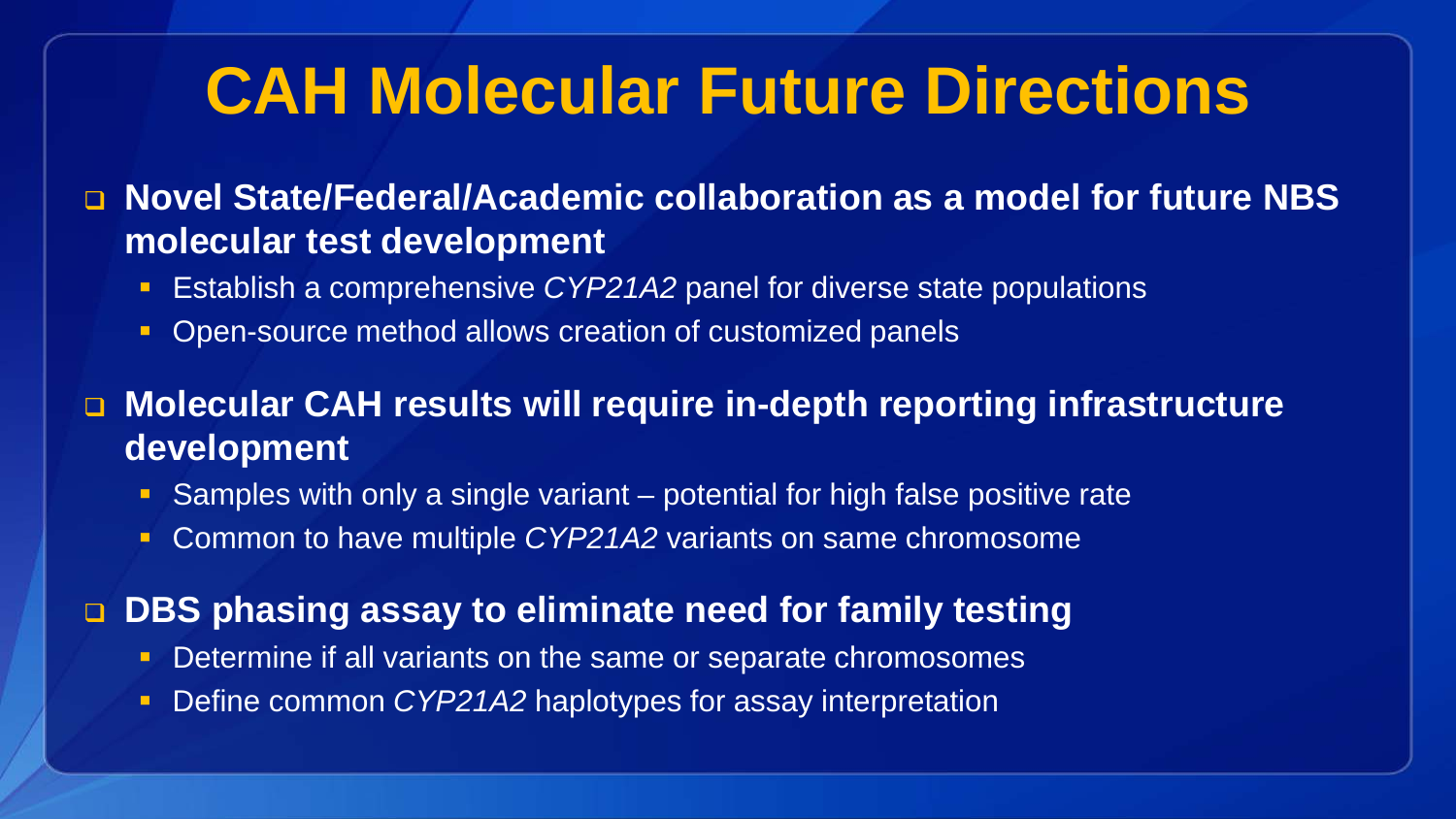### **Acknowledgments – CAH Study**

#### **Centers for Disease Control and Prevention**

Christopher Greene, PhD; Suzanne Cordovado, PhD; Zachary Detwiler, MS; Carla Cuthbert, PhD; Scott Grosse, PhD

#### **Minnesota Department of Health**

Berta Warman, MS; Amy Gaviglio, MS, CGC; Amy Hietala, MS; Mark McCann, Carrie Wolf, Gretchen Radloff, Emily Morrison

#### **University of Minnesota**

Kyriakie Sarafoglou, MD; Cindy Lorentz, MS, CGC

#### **Mayo Clinic College of Medicine** Aida Lteif, MD

- **Children's Hospitals of Minnesota**
	- Jennifer Kyllo, MD